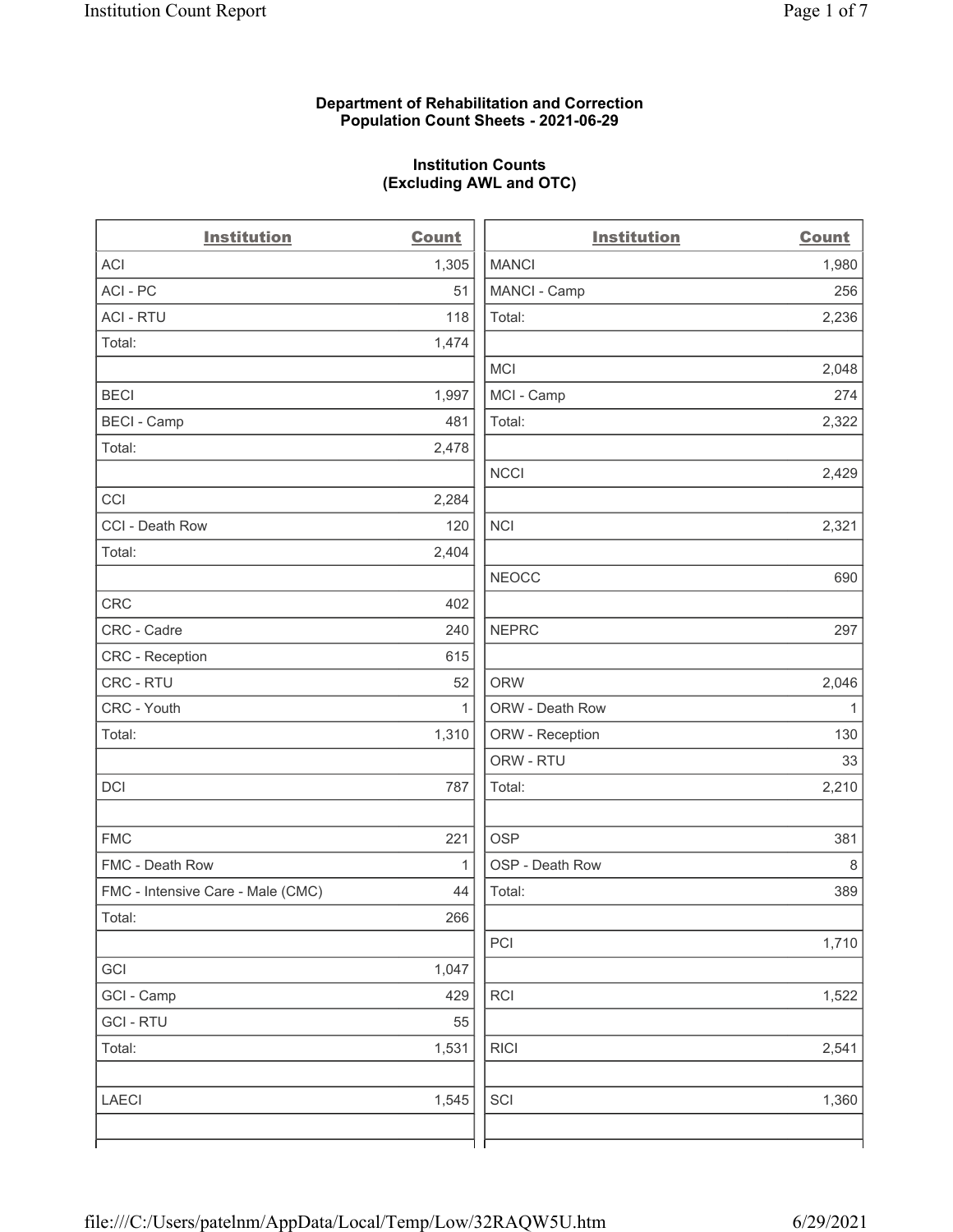| <b>LECI</b>              | 1,571 | <b>SOCF</b>      | 1,173                              |
|--------------------------|-------|------------------|------------------------------------|
| LECI - Camp              | 181   | SOCF - RTU       | $\overline{2}$                     |
| Total:                   | 1,752 | Total:           | 1,175                              |
| LOCI                     | 2,220 | <b>TCI</b>       | 932                                |
|                          |       | TCI - Camp       | 359                                |
| LORCI                    | 734   | Total:           | 1,291                              |
| LORCI - Cadre            | 209   |                  |                                    |
| <b>LORCI - Reception</b> | 23    | <b>TOCI</b>      | 660                                |
| Total:                   | 966   | <b>TOCI - PC</b> | 134                                |
|                          |       | Total:           | 794                                |
| <b>MACI</b>              | 785   |                  |                                    |
| MACI - Minimum           | 1,210 | <b>WCI</b>       | 988                                |
| Total:                   | 1,995 | <b>WCI-RTU</b>   | 32                                 |
|                          |       | Total:           | 1,020                              |
|                          |       |                  | 43,035<br><b>Total Population:</b> |

\* The Total Population includes 30 Offenders with Reason Codes 30 & 31. \*\* The Total Population includes 32 Offenders with Reason Code 0A.

# Male Population by Security Level (Include AWL and Exclude OTC)

| <b>Security Level</b>  |                   | <b>Body</b> | <b>AWL</b> | $(-OTC)$ | <b>Total</b> |
|------------------------|-------------------|-------------|------------|----------|--------------|
| <b>Total Level E</b>   |                   | 929         | 4          | 2        | 931          |
| Total Level 4          |                   | 1,249       | 11         |          | 1,253        |
| Total Level 3          |                   | 8,903       | 100        | 91       | 8,912        |
| Total Level 2          |                   | 14,981      | 144        | 101      | 15,024       |
| Total Level 1          |                   | 13,471      | 137        | 83       | 13,525       |
| <b>Total Death Row</b> |                   | 132         | 0          | $\Omega$ | 132          |
|                        | <b>Total Male</b> | 39,665      | 396        | 284      | 39,777       |

## Female Population by Institution (Include AWL and Exclude OTC)

| $\sim$<br><b>Institution</b> | <b>Body</b> | <b>AWL</b> | . .<br>$(-OTC)$ | <b>Total</b> |
|------------------------------|-------------|------------|-----------------|--------------|
| <b>DCI</b>                   | 786         | 4          | ◠               | 788          |
| <b>FMC</b>                   |             |            |                 |              |
| <b>NEPRC</b>                 | 297         |            |                 | 297          |
| <b>ORW</b>                   | 2,046       | 21         | 11              | 2,056        |
| <b>ORW - Death Row</b>       |             | 0          | 0               |              |
| ORW - Reception              | 130         | ◠          | ⌒               | 130          |
|                              |             |            |                 |              |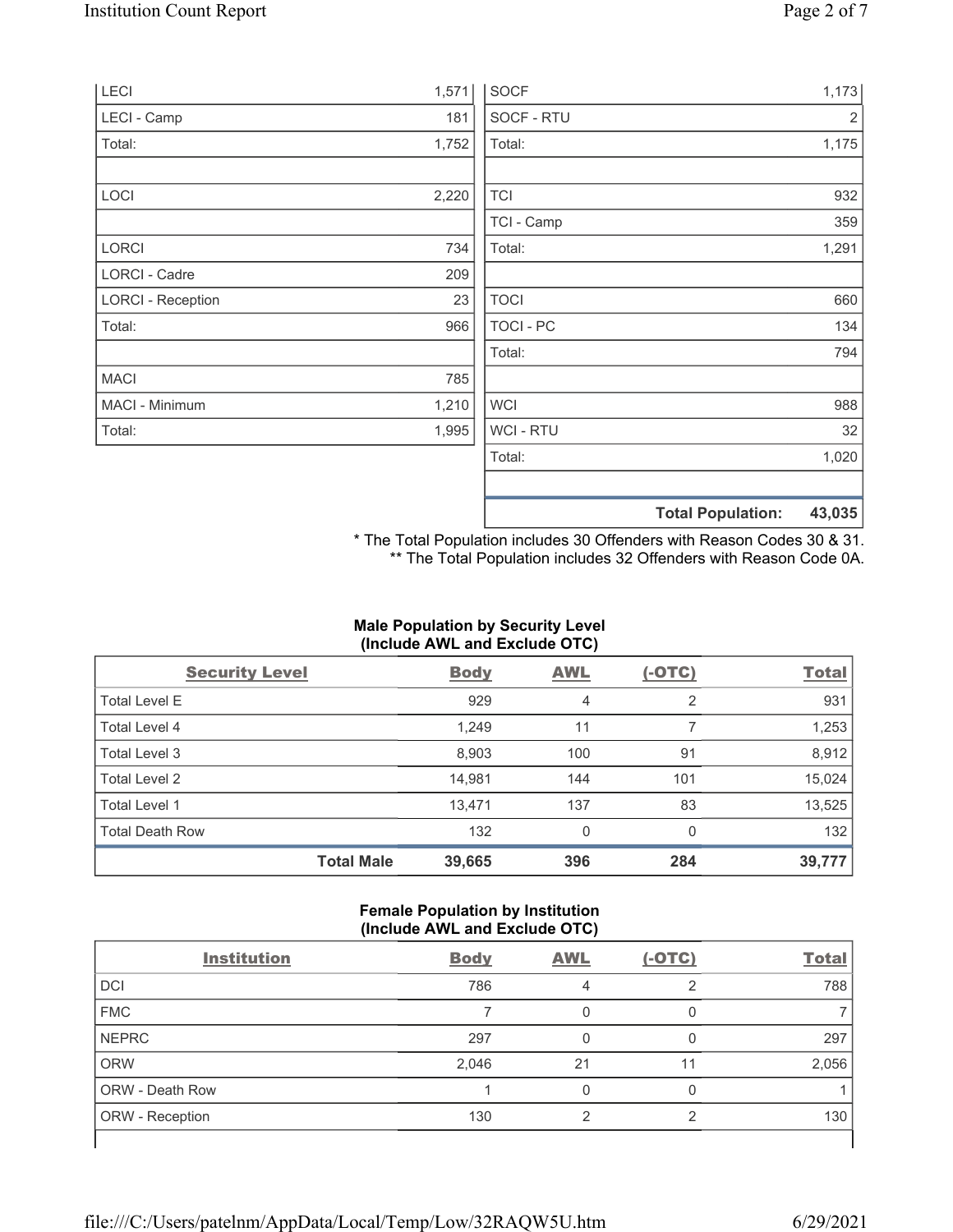| ORW - RTU |                          | 33     |     |     | 33 <sub>1</sub> |
|-----------|--------------------------|--------|-----|-----|-----------------|
|           | <b>Total Female</b>      | 3,300  | 27  | 15  | 3,312           |
|           |                          |        |     |     |                 |
|           | <b>Total Population:</b> | 42,965 | 423 | 299 | 43,089          |

## Male Population by Institution: Security Level 5 and E (Include AWL and Exclude OTC)

| <b>Institution</b>                | <b>Body</b>    | <b>AWL</b>          | $(-OTC)$            | <b>Total</b>     |
|-----------------------------------|----------------|---------------------|---------------------|------------------|
| CRC                               | 1              | $\mathbf 0$         | $\boldsymbol{0}$    | 1                |
| CRC - RTU                         | 5              | $\mathsf{O}\xspace$ | $\mathsf{O}\xspace$ | 5                |
| <b>FMC</b>                        | $\overline{2}$ | $\mathbf 0$         | $\boldsymbol{0}$    | $\sqrt{2}$       |
| FMC - Intensive Care - Male (CMC) | 1              | $\mathbf 0$         | $\boldsymbol{0}$    | 1                |
| LAECI                             | 1              | $\mathbf 0$         | $\mathbf 0$         | 1                |
| LECI                              | $9\,$          | $\mathbf 0$         | $\mathbf 0$         | $\boldsymbol{9}$ |
| <b>MACI</b>                       | 14             | 1                   | 1                   | 14               |
| <b>MANCI</b>                      | 13             | $\mathbf 0$         | $\mathsf{O}\xspace$ | 13               |
| <b>NCCI</b>                       | $\overline{7}$ | $\mathsf{O}\xspace$ | $\mathsf{O}\xspace$ | $\overline{7}$   |
| <b>NEOCC</b>                      | 3              | $\mathsf{O}\xspace$ | 0                   | 3                |
| <b>OSP</b>                        | 194            | $\overline{2}$      | 1                   | 195              |
| <b>RCI</b>                        | 18             | $\mathsf{O}\xspace$ | $\mathbf 0$         | 18               |
| <b>SOCF</b>                       | 530            | $\mathbf{1}$        | $\boldsymbol{0}$    | 531              |
| <b>TCI</b>                        | 20             | $\mathsf{O}\xspace$ | $\mathbf 0$         | 20               |
| <b>TOCI</b>                       | 99             | $\mathsf{O}\xspace$ | $\,0\,$             | 99               |
| TOCI - PC                         | 5              | $\mathbf 0$         | $\,0\,$             | 5                |
| <b>WCI</b>                        | 3              | $\mathsf{O}\xspace$ | $\mathbf 0$         | 3                |
| WCI - RTU                         | $\overline{4}$ | $\mathsf{O}\xspace$ | $\mathbf 0$         | $\overline{4}$   |
| <b>Total Level 5</b>              | 929            | 4                   | $\overline{2}$      | 931              |

## Male Population by Institution: Security Level 4 (Include AWL and Exclude OTC)

| <b>Institution</b>                | <b>Body</b> | <b>AWL</b> | $(-OTC)$ | <b>Total</b> |
|-----------------------------------|-------------|------------|----------|--------------|
| ACI                               | 5           |            |          |              |
| CRC - RTU                         | 14          |            |          | 14           |
| <b>FMC</b>                        |             |            |          |              |
| FMC - Intensive Care - Male (CMC) |             |            | U        |              |
| <b>LORCI</b>                      | っ           |            |          |              |
| <b>MACI</b>                       | 13          |            |          | 13           |
| <b>OSP</b>                        | 153         |            |          | 153          |
| <b>SOCF</b>                       | 541         |            | 3        | 542          |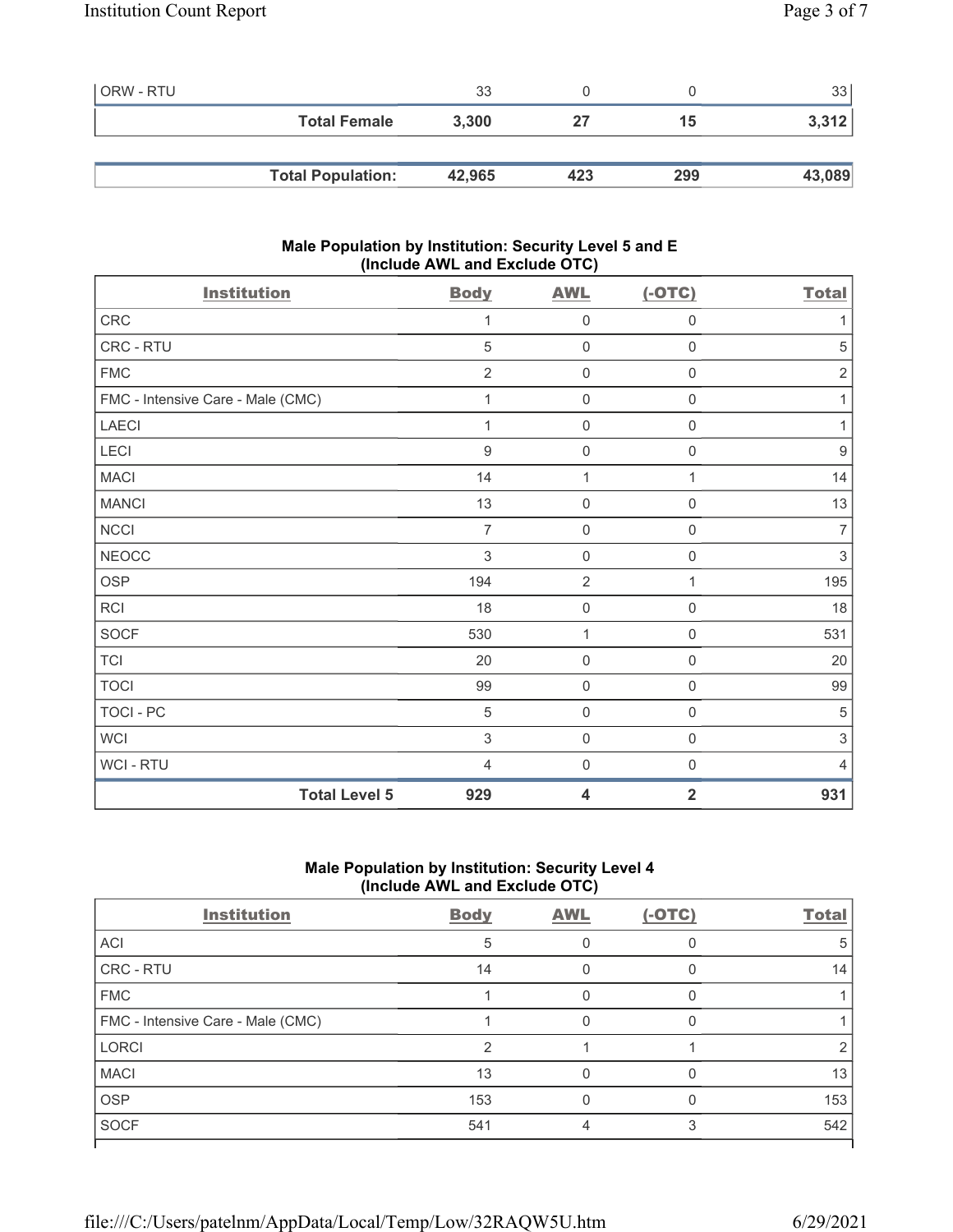| SOCF - RTU     |                      |       |  |       |
|----------------|----------------------|-------|--|-------|
| <b>TOCI</b>    |                      | 495   |  | 498   |
| TOCI - PC      |                      | 13    |  | 13    |
| <b>WCI-RTU</b> |                      | 10    |  | 10    |
|                | <b>Total Level 4</b> | 1,249 |  | 1,253 |

## Male Population by Institution: Security Level 3 (Include AWL and Exclude OTC)

| <b>Institution</b>                | <b>Body</b>      | <b>AWL</b>                | $(-OTC)$            | <b>Total</b>              |
|-----------------------------------|------------------|---------------------------|---------------------|---------------------------|
| <b>ACI</b>                        | 10               | $\mathsf{O}\xspace$       | $\mathsf 0$         | $10$                      |
| ACI-PC                            | 10               | $\mathbf 0$               | $\mathsf{O}\xspace$ | 10                        |
| <b>BECI</b>                       | $\mathbf{1}$     | $\mathsf 0$               | $\mathsf 0$         | $\mathbf{1}$              |
| CCI                               | $\,8\,$          | $\mathbf 0$               | $\mathsf{O}\xspace$ | $\,8\,$                   |
| CRC                               | 248              | 10                        | $\boldsymbol{9}$    | 249                       |
| CRC - Cadre                       | 5                | $\mathbf 0$               | $\mathsf 0$         | $5\,$                     |
| <b>CRC</b> - Reception            | 422              | $10$                      | $10$                | 422                       |
| CRC - RTU                         | 33               | $\mathbf 0$               | $\mathsf 0$         | 33                        |
| <b>FMC</b>                        | $\boldsymbol{9}$ | $\mathbf{1}$              | $\mathsf{O}\xspace$ | $10$                      |
| FMC - Intensive Care - Male (CMC) | $\mathbf{1}$     | $\mathsf{O}\xspace$       | $\mathsf{O}\xspace$ | $\mathbf{1}$              |
| GCI                               | $\overline{7}$   | $\mathsf 0$               | $\mathsf{O}\xspace$ | $\overline{7}$            |
| GCI - Camp                        | 1                | $\mathsf{O}\xspace$       | $\mathsf 0$         | $\mathbf{1}$              |
| LAECI                             | 22               | $\mathbf 1$               | $\mathbf{1}$        | 22                        |
| LECI                              | 1,255            | $\mathbf{1}$              | $\mathsf{O}\xspace$ | 1,256                     |
| LOCI                              | 5                | $\mathbf 0$               | $\mathsf{O}\xspace$ | $\,$ 5 $\,$               |
| LORCI                             | 334              | 32                        | 32                  | 334                       |
| <b>LORCI - Cadre</b>              | 81               | $\mathbf 0$               | $\mathsf 0$         | 81                        |
| <b>LORCI - Reception</b>          | 14               | $\mathbf{1}$              | $\mathbf{1}$        | 14                        |
| <b>MACI</b>                       | 696              | $\sqrt{2}$                | $\sqrt{2}$          | 696                       |
| <b>MANCI</b>                      | 1,687            | 17                        | 16                  | 1,688                     |
| MCI                               | 3                | $\mathsf{O}\xspace$       | $\mathsf{O}\xspace$ | $\ensuremath{\mathsf{3}}$ |
| <b>NCCI</b>                       | 41               | $\mathsf 0$               | $\mathsf{O}\xspace$ | 41                        |
| NCI                               | 21               | $\mathsf 0$               | $\mathsf 0$         | 21                        |
| <b>NEOCC</b>                      | 619              | $\ensuremath{\mathsf{3}}$ | $\sqrt{2}$          | 620                       |
| <b>OSP</b>                        | 9                | $\mathsf{O}\xspace$       | $\mathsf 0$         | $\boldsymbol{9}$          |
| PCI                               | 53               | $\mathbf{1}$              | $\mathbf{1}$        | 53                        |
| <b>RCI</b>                        | 1,324            | $\boldsymbol{9}$          | $\,8\,$             | 1,325                     |
| RICI                              | 24               | $\mathsf{O}\xspace$       | $\mathsf 0$         | 24                        |
| SCI                               | 24               | $\mathbf 0$               | $\mathsf{O}\xspace$ | 24                        |
| SOCF                              | 99               | $\mathbf 0$               | $\mathsf{O}\xspace$ | 99                        |
| SOCF - RTU                        | $\mathbf{1}$     | $\mathsf 0$               | $\mathsf{O}\xspace$ | $\mathbf{1}$              |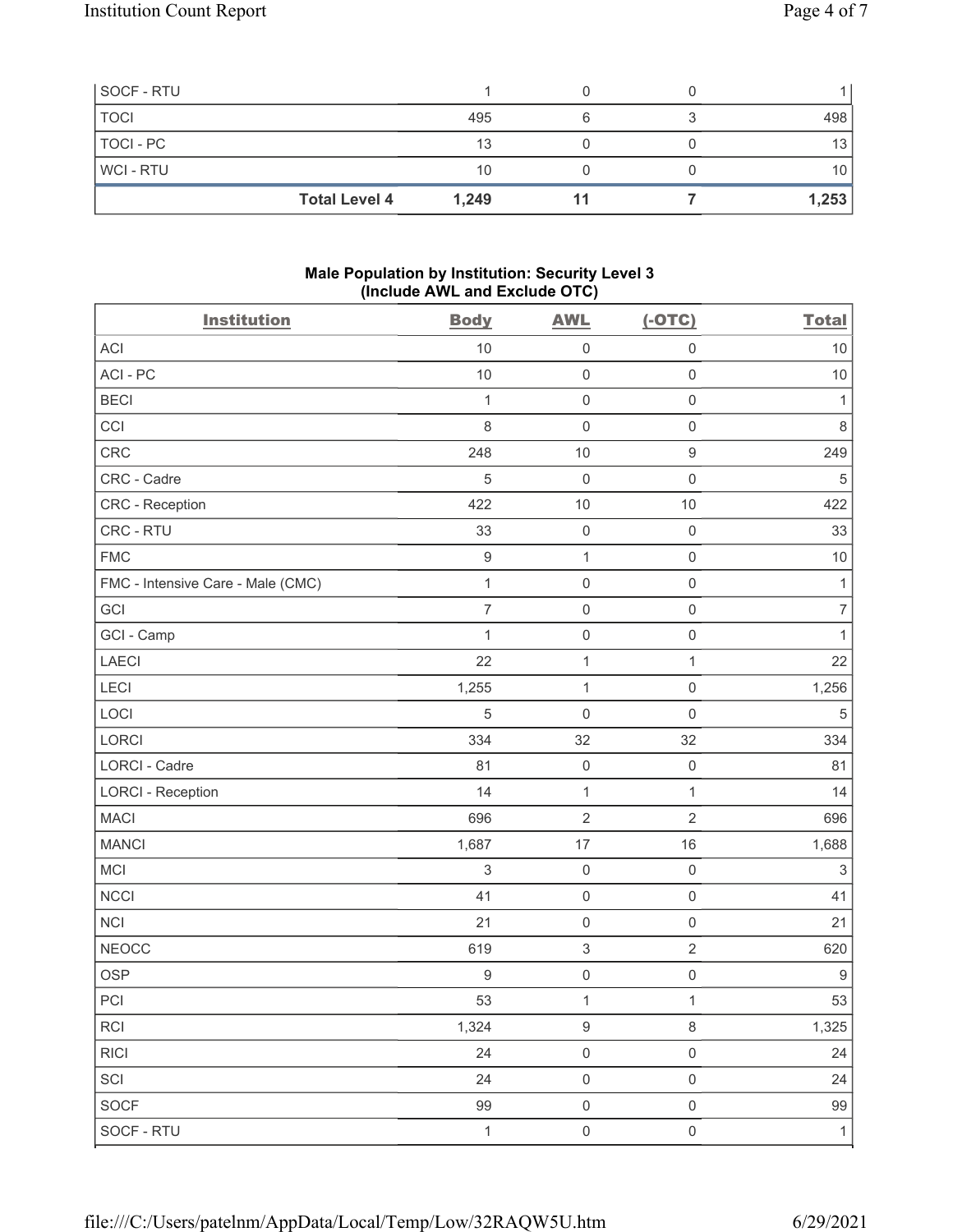| <b>TCI</b>  | 783                           | ≘   |    | 784   |
|-------------|-------------------------------|-----|----|-------|
| TCI - Camp  | っ                             |     |    | 2     |
| <b>TOCI</b> | 45                            |     |    | 45    |
| TOCI - PC   | 64                            |     |    | 64    |
| <b>WCI</b>  | 929                           | 10  | 8  | 931   |
| WCI-RTU     | 13                            |     |    | 13    |
|             | <b>Total Level 3</b><br>8,903 | 100 | 91 | 8,912 |

## Male Population by Institution: Security Level 2 (Include AWL and Exclude OTC)

| <b>Institution</b>                | <b>Body</b>    | <b>AWL</b>                | $(-OTC)$            | <b>Total</b>   |
|-----------------------------------|----------------|---------------------------|---------------------|----------------|
| ACI                               | 716            | $\sqrt{3}$                | $\mathbf{1}$        | 718            |
| ACI-PC                            | 32             | $\mathsf{O}\xspace$       | $\mathsf{O}\xspace$ | 32             |
| <b>ACI - RTU</b>                  | 91             | $\mathsf{O}\xspace$       | $\mathsf{O}\xspace$ | 91             |
| <b>BECI</b>                       | 1,289          | 11                        | 11                  | 1,289          |
| CCI                               | 1,760          | 11                        | $\overline{7}$      | 1,764          |
| CRC                               | 48             | $\overline{4}$            | $\overline{4}$      | 48             |
| CRC - Cadre                       | 191            | $\mathsf{O}\xspace$       | $\mathsf{O}\xspace$ | 191            |
| CRC - Reception                   | 83             | $\overline{4}$            | $\overline{4}$      | 83             |
| CRC - Youth                       | $\mathbf{1}$   | $\mathbf 0$               | $\mathsf{O}\xspace$ | $\mathbf{1}$   |
| DCI                               | $\mathbf{1}$   | $\mathsf 0$               | $\mathsf{O}\xspace$ | $\mathbf{1}$   |
| <b>FMC</b>                        | 15             | 1                         | $\mathsf 0$         | 16             |
| FMC - Intensive Care - Male (CMC) | 11             | $\mathsf 0$               | $\mathsf{O}\xspace$ | 11             |
| GCI                               | 471            | $\sqrt{5}$                | $\overline{2}$      | 474            |
| <b>GCI-RTU</b>                    | 47             | $\mathsf{O}\xspace$       | $\mathsf{O}\xspace$ | 47             |
| <b>LAECI</b>                      | 906            | 14                        | 12                  | 908            |
| LECI                              | 303            | $\ensuremath{\mathsf{3}}$ | $\mathfrak{S}$      | 303            |
| LECI - Camp                       | $\mathbf{1}$   | $\mathsf{O}\xspace$       | $\mathsf{O}\xspace$ | $\mathbf{1}$   |
| LOCI                              | 1,180          | $\,6\,$                   | $\overline{2}$      | 1,184          |
| LORCI                             | 175            | 13                        | 13                  | 175            |
| LORCI - Cadre                     | 79             | $\mathbf 0$               | $\mathsf{O}\xspace$ | 79             |
| <b>LORCI - Reception</b>          | $\overline{4}$ | $\mathsf 0$               | $\mathsf{O}\xspace$ | $\overline{4}$ |
| <b>MACI</b>                       | 62             | $\mathsf{O}\xspace$       | $\mathsf{O}\xspace$ | 62             |
| <b>MANCI</b>                      | 271            | $\sqrt{3}$                | $\sqrt{3}$          | 271            |
| MCI                               | 1,343          | 14                        | $\,6\,$             | 1,351          |
| <b>NCCI</b>                       | 929            | 11                        | $\,8\,$             | 932            |
| <b>NCI</b>                        | 1,276          | $\,6\,$                   | $\,6\,$             | 1,276          |
| <b>NEOCC</b>                      | 68             | $\mathsf{O}\xspace$       | $\mathsf{O}\xspace$ | 68             |
| PCI                               | 851            | $\,8\,$                   | $\mathsf{O}\xspace$ | 859            |
| RCI                               | 180            | 3                         | $\mathfrak{S}$      | 180            |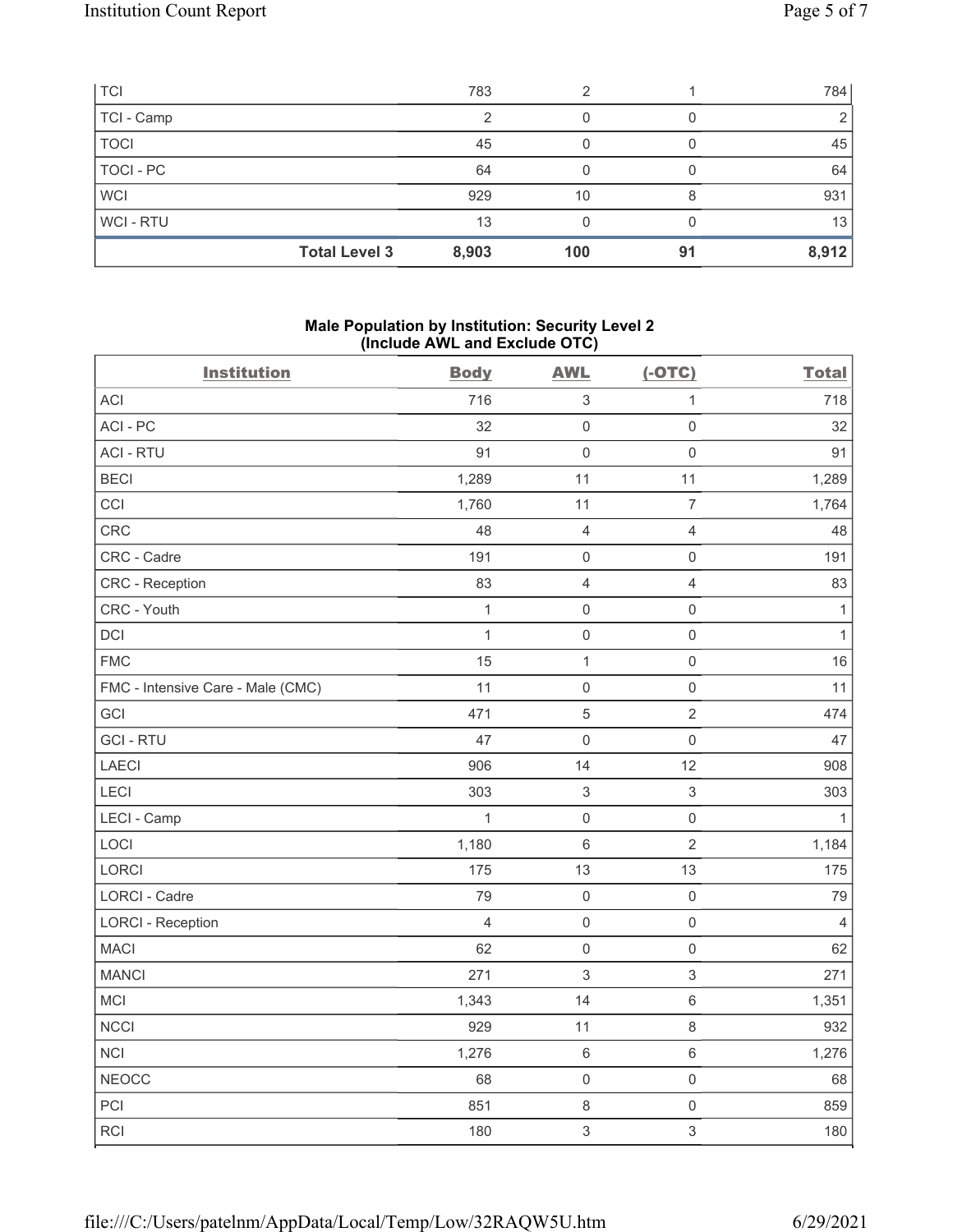| <b>RICI</b> |                      | 1,465  | 18  | 14  | 1,469  |
|-------------|----------------------|--------|-----|-----|--------|
| SCI         |                      | 895    | 5   | 2   | 898    |
| <b>SOCF</b> |                      | 3      |     |     | 3      |
| <b>TCI</b>  |                      | 103    | 0   |     | 103    |
| <b>TOCI</b> |                      | 21     | 0   |     | 21     |
| TOCI - PC   |                      | 52     |     | O   | 53     |
| <b>WCI</b>  |                      | 56     | 0   |     | 56     |
| WCI - RTU   |                      | 2      | 0   |     | 2      |
|             | <b>Total Level 2</b> | 14,981 | 144 | 101 | 15,024 |

### Male Population by Institution: Security Level 1 (Include AWL and Exclude OTC)

| <b>Institution</b>                | <b>Body</b>      | <b>AWL</b>                | $(-OTC)$            | <b>Total</b> |
|-----------------------------------|------------------|---------------------------|---------------------|--------------|
| <b>ACI</b>                        | 574              | $6\,$                     | 3                   | 577          |
| ACI-PC                            | $9\,$            | $\mathsf{O}\xspace$       | $\mathbf 0$         | 9            |
| <b>ACI - RTU</b>                  | 27               | $\mathsf 0$               | $\mathbf 0$         | 27           |
| <b>BECI</b>                       | 706              | 17                        | 11                  | 712          |
| <b>BECI - Camp</b>                | 481              | $\mathbf{1}$              | $\mathsf{O}\xspace$ | 482          |
| CCI                               | 515              | $\ensuremath{\mathsf{3}}$ | 3                   | 515          |
| <b>CRC</b>                        | 47               | $\mathbf{1}$              | $\mathbf{1}$        | 47           |
| CRC - Cadre                       | 44               | $\mathsf 0$               | $\mathsf{O}\xspace$ | 44           |
| <b>CRC</b> - Reception            | 105              | $\sqrt{3}$                | 3                   | 105          |
| <b>FMC</b>                        | 187              | $\,6\,$                   | $\overline{2}$      | 191          |
| FMC - Intensive Care - Male (CMC) | 30               | $\mathsf 0$               | $\mathsf{O}\xspace$ | 30           |
| GCI                               | 569              | 11                        | $\overline{7}$      | 573          |
| GCI - Camp                        | 428              | $\mathsf 0$               | $\mathsf{O}\xspace$ | 428          |
| <b>GCI-RTU</b>                    | $\,8\,$          | $\mathsf 0$               | $\mathsf{O}\xspace$ | 8            |
| <b>LAECI</b>                      | 615              | $\overline{7}$            | 6                   | 616          |
| LECI                              | $\overline{4}$   | $\mathbf{1}$              | $\mathsf{O}\xspace$ | $\sqrt{5}$   |
| LECI - Camp                       | 180              | $\mathsf{O}\xspace$       | $\mathsf{O}\xspace$ | 180          |
| LOCI                              | 1,035            | $\overline{4}$            | $\overline{2}$      | 1,037        |
| <b>LORCI</b>                      | 223              | $\,6\,$                   | $6\,$               | 223          |
| LORCI - Cadre                     | 49               | $\mathsf{O}\xspace$       | $\mathsf{O}\xspace$ | 49           |
| <b>LORCI - Reception</b>          | 5                | $\mathsf{O}\xspace$       | $\mathsf{O}\xspace$ | 5            |
| MACI - Minimum                    | 1,210            | 17                        | $\mathsf g$         | 1,218        |
| <b>MANCI</b>                      | $\boldsymbol{9}$ | $\mathsf 0$               | $\mathsf{O}\xspace$ | $9\,$        |
| MANCI - Camp                      | 256              | $\mathsf 0$               | $\mathsf{O}\xspace$ | 256          |
| <b>MCI</b>                        | 702              | $\boldsymbol{9}$          | $\overline{7}$      | 704          |
| MCI - Camp                        | 274              | $\mathbf 0$               | $\mathsf{O}\xspace$ | 274          |
| <b>NCCI</b>                       | 1,451            | $\overline{7}$            | $\mathbf 5$         | 1,453        |